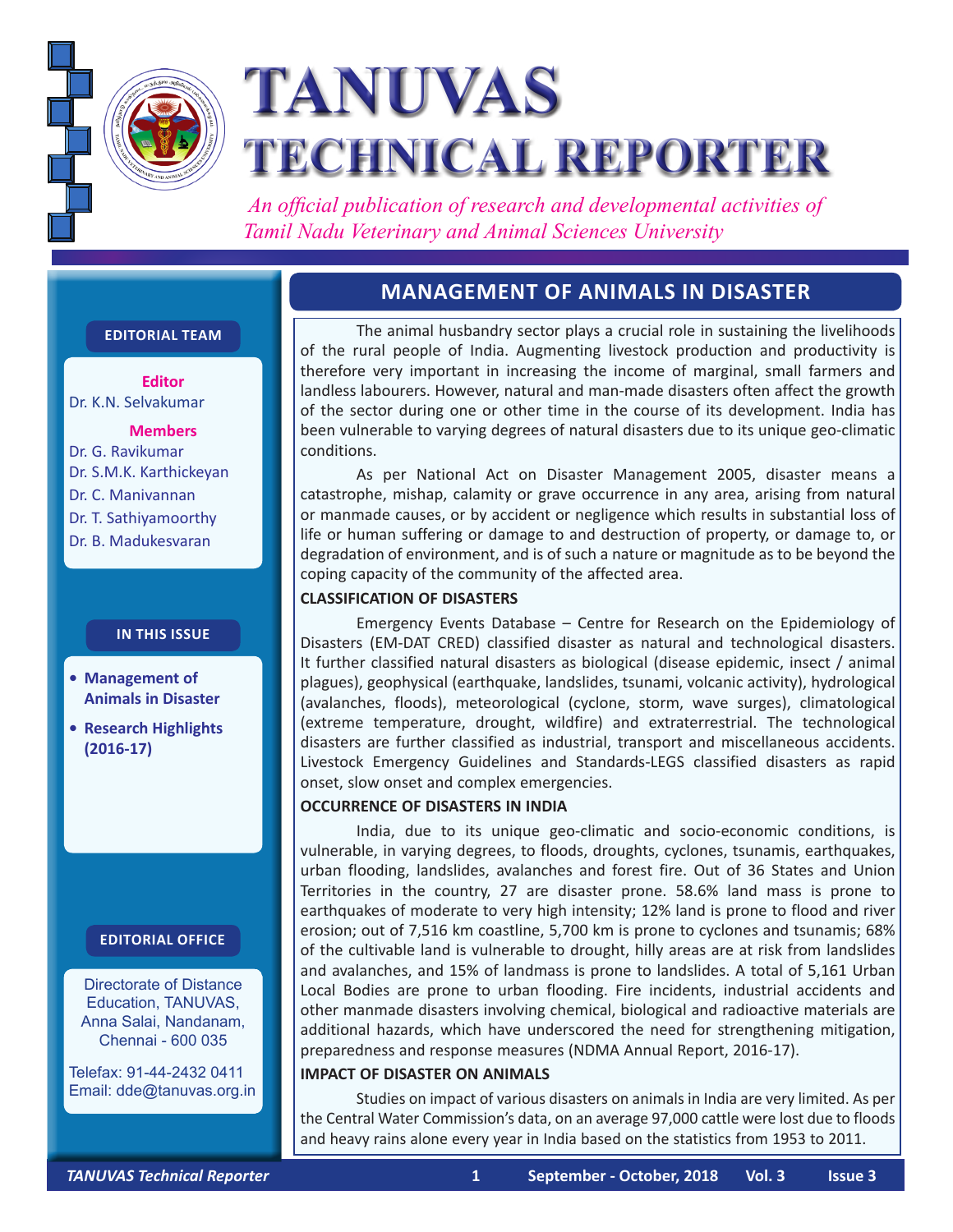When animals are affected by disaster, the main problems faced are as follows (Sen and Chander, 2003):

- 1. Death, injury or debilitation of animals
- 2. Destruction of animal shelters
- 3. Loss of livelihood assets for the farmers
- 4. Loss of market access
- 5. Inaccessible animal healthcare services
- 6. Outbreak of zoonosis
- 7. Animal/snake bites
- 8. The significant impact on public mental health due to the emotional involvement of the owners with the animals.
- 9. Reduced production due to the scarcity of feed and water, high livestock mortality rates, etc.
- 10. Damage to both domestic and wild animal species, due to lack of feed and water and the diseases which spread during and after a disaster.

## **THE DISASTER MANAGEMENT CYCLE (DMC)**

The World Organisation for Animal Health in its "Guidelines on disaster management and risk reduction in relation to animal health and welfare and veterinary public health, 2016" stated that the objectives for veterinary services in disaster management are to protect animal health and welfare, safeguard human and environmental health and assist in restoring and enhancing economic and societal conditions. Among the various disaster management models available to provide a framework to develop disaster management plans, actions and activities, a simple, commonly used DMC model includes four phases namely; 1. Mitigation and prevention, 2. Preparedness, 3. Response, and 4. Recovery. Disaster management plans often focus on response, but effective disaster management includes activities in all four phases.

In emergency situations, specific livestock-targeted interventions are required to help households survive the immediate crisis and to support communities in rebuilding their livelihoods. Livestock interventions typically cover provision of animal health services, emergency feeding and water supplies, shelter provision, destocking (marketing, slaughtering) and restocking. The need for



a particular intervention depends on the nature of the emergency, the local context and the phase of the emergency (Livestock related interventions during emergencies manual, FAO, 2016).

- • Mitigation means 'the lessening or limitation of the adverse impacts of hazards and related disasters'. (UNISDR, 2015) and prevention means 'any action aimed at reducing risks or mitigating adverse consequences of a disaster for people, animals, the environment and property, including cultural heritage' (EU Civil Protection Mechanism, 2013). For example, rotational grazing and limiting the grazing of livestock in areas prone to drought to reduce risk, availing insurance for livestock/ poultry.
- • Preparedness means 'a state of readiness and capability of human and material means, structures, communities and organisations enabling them to ensure an effective rapid response to a disaster, obtained as a result of action taken in advance' (EU Civil Protection Mechanism, 2013). This includes plans to safeguard animals and human beings, as well as the livelihoods of communities, early warning systems, safe animal shelters, methods to safe animal evacuation procedures, storage of sufficient feed and water and animal identification methods to reunite them in the event of an impending disaster.
- • Response means 'the provision of emergency services and public assistance during or immediately after a disaster in order to save human and animal lives, reduce health impacts, ensure public safety and meet the basic subsistence needs of the people or animals affected' (UNISDR, 2015). These are activities carried out after the impact of a disaster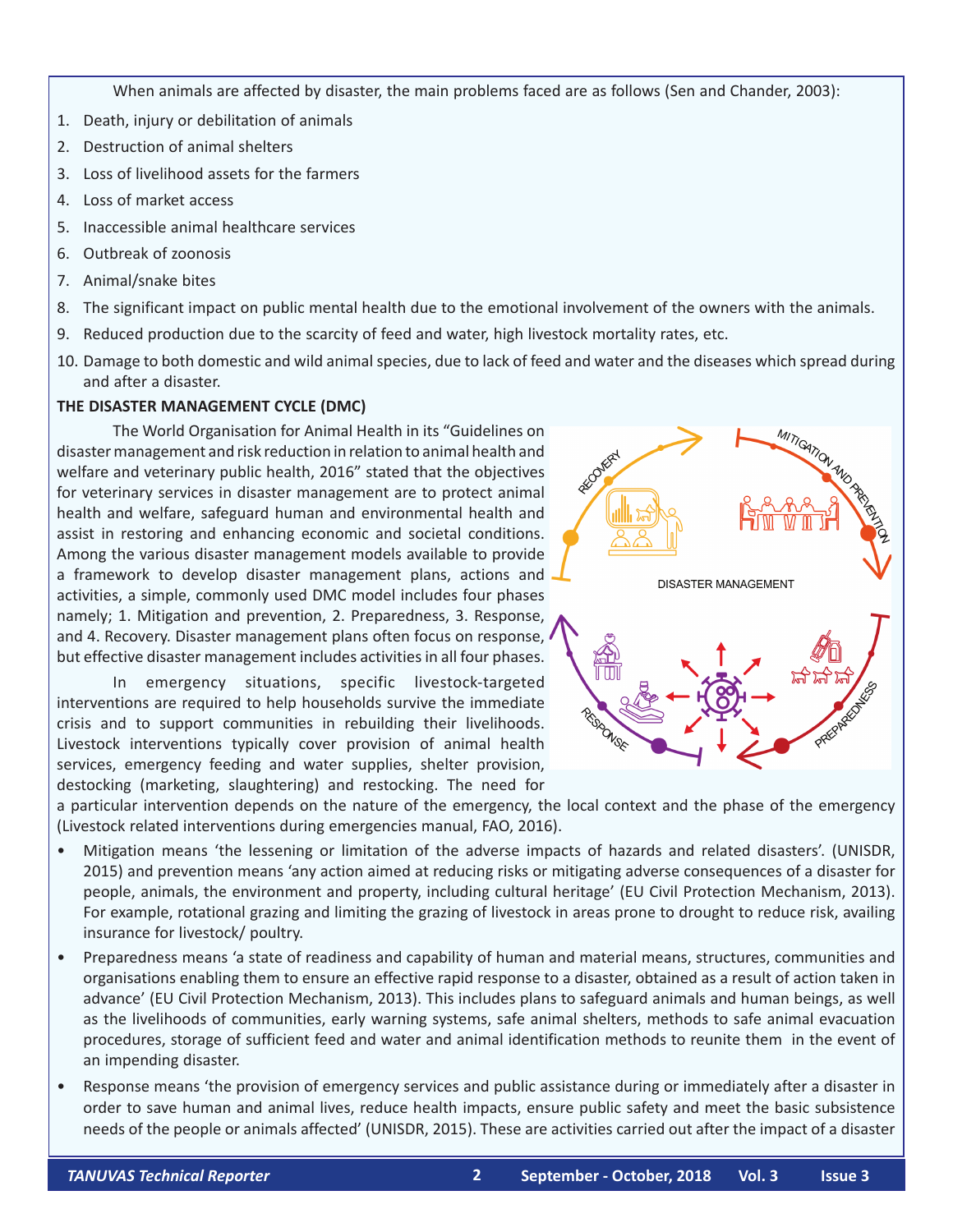in order to assess the needs, reduce the suffering, limit the spread and the consequences of the disaster, and open the way to rehabilitation. Mobile emergency veterinary clinics and search and rescue operations are often part of the early response phase, as is provision of emergency food, temporary shelters and reuniting of animal and owner wherever possible. Response activities often required to be approved and guided by the government.

Recovery means 'the restoration, and improvement where appropriate, facilities, livelihoods and living conditions of disaster-affected communities, including efforts to reduce disaster risk factors'(UNISDR, 2015) are provided. It includes action taken to return the situation back to normal or furthermore, safer than before. Restoring veterinary care in the community is essential.

The four phases of the DMC are used as a framework to plan and organise the processes, policies and procedures involved in disaster management, including disaster risk reduction. The phases are not always distinct, but flow into one another in a continuous cycle. The Disaster Management Act, 2005 of India lays down institutional and coordination mechanism for effective disaster management at the national, state, district and local levels. As mandated by this Act, the Government of India created a multi-tiered institutional system consisting of the National Disaster Management Authority (NDMA) headed by the Prime Minister, the State Disaster Management Authorities (SDMAs) headed by the respective State Chief Ministers and the District Disaster Management Authorities (DDMAs) headed by the District Collectors and co-chaired by Chairpersons of the local bodies.

#### **MITIGATION AND PREPAREDNESS**

Mitigation and prevention activities occur prior to disaster events and they incorporate lessons learned from the response and recovery phases of previous disasters. According to NDMA Guidelines for Management of Biological Disasters (2008), the following preparations are essential for management of animals during disasters:

- i) Development of flood, cyclone and other natural calamity warning systems for livestock. In principle, an Early Warning System (EWS) would make it possible to avoid many adverse economic and human costs that arise due to the destruction of livestock resources every year. Other tools that may provide early warning signals include field monitoring and remote sensing systems.
- ii) Establishment of fodder banks at the village level for storage of fodder in the form of bales and blocks for feeding animals during drought and other natural calamities is an integral part of disaster mitigation.
- iii) Supply of feed ingredients at nominal cost from the government / non governmental agencies: Most grain rations for cattle and sheep provide enough protein to maintain a satisfactory 10–12% level. But, when only the low-protein materials such as grain straws or grass straws are fed in emergencies a protein supplement is needed. Adequate reserves as per the availability of resources should be developed.
- iv) Conservation of monsoon grasses in the form of hay and silage during the flush season greatly help in supplementing shortage of fodder during emergencies such as drought or flood. The objective is to preserve forage resources for the dry season (hot regions) or for winter (temperate regions) in order to ensure continuous, regular feed for livestock.
- v) Development of existing degraded grazing lands with perennial grasses and legumes: As a majority of the population in drought prone areas depends on land-based activities like crop farming and animal husbandry, the core task for development will be to promote rational utilisation of land for supplementing fodder requirements during emergencies.
- vi) Provision of free movement of animals for grazing from affected areas to the unaffected areas reduces pressure on pastures and also facilitates early rehabilitation of the affected livestock. In emergency situations, the presence of livestock can exacerbate conflict when "evacuated people with animals" compete for reduced forage and water resources. To prevent this, emergency destocking programme should be instituted. This programme provides for the intentional removal of animals from a region before they die.
- viii) Treatment and vaccination of animals against contagious diseases in flood prone areas: Routine prophylactic vaccination of livestock in flood-prone area significantly reduces the severity of the post-disaster outbreak of any endemic diseases. Since animals affected by floods are prone to pick up infectious diseases, vaccination and veterinary camps should be set up to treat and immunise livestock against various diseases. The creation of a community based animal health care delivery system may significantly reduce livestock deaths in a region. Vaccination programmes and primary animal health care will prevent some of the drastic losses associated with the onset of rains.
- ix) Initiation of Public Private Partnerships in livestock emergency management, especially in the field of vaccine production, will go a long way in combating animal health emergencies of infectious origin. Similar partnership in feed manufacturing as well as livestock production will minimise the losses due to other livestock emergencies.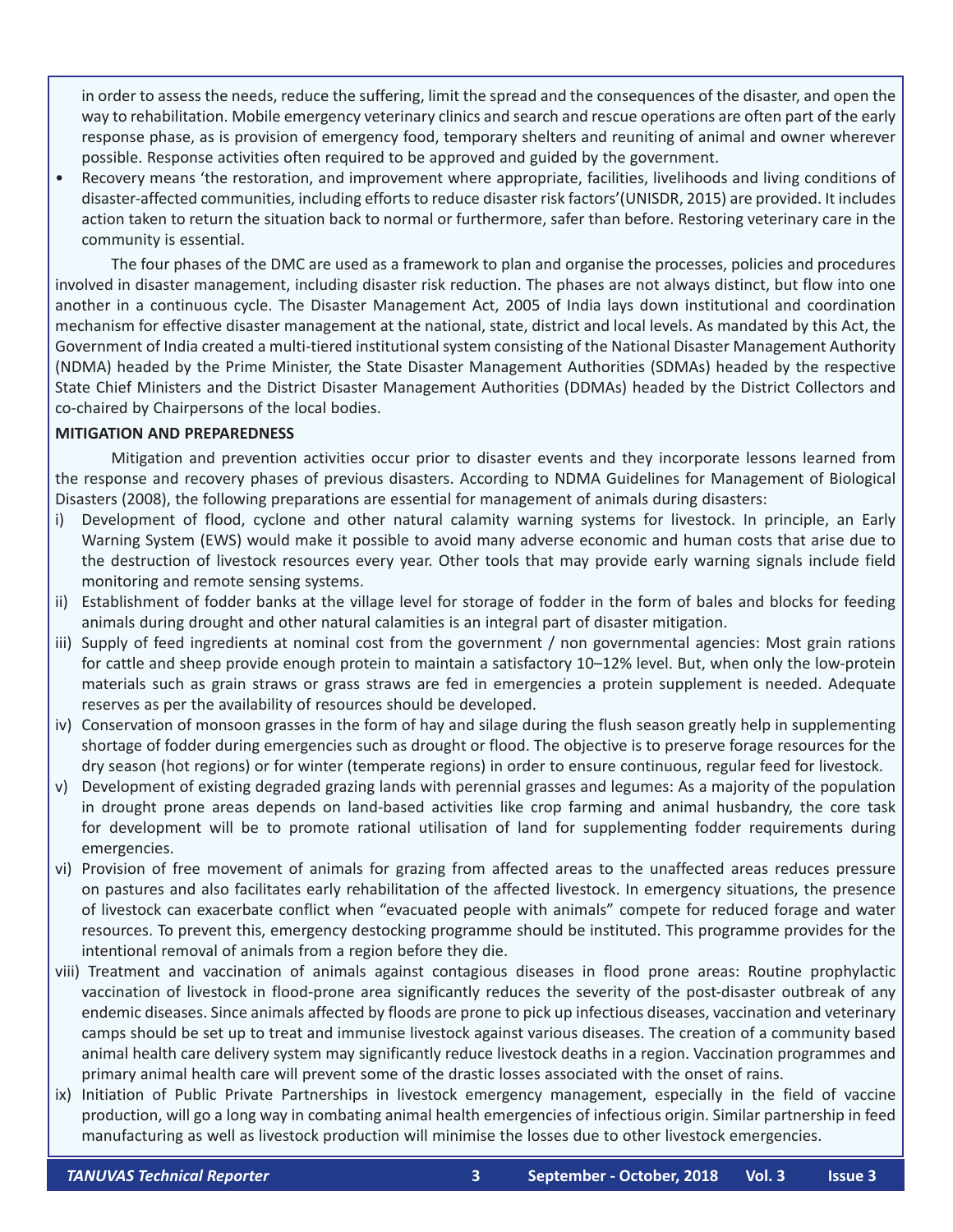- x) Appointment of drafting teams for the preparation, monitoring and approval of contingency plans. Implementation of simulation exercises to test and modify animal disaster management plans and preparedness are also necessary.
- xi) Assessment of resource needs and planning for their provision during animal disaster management is also crucial.

## **STRATEGY FOR EMERGENCY MANAGEMENT (RESPONSE AND RECOVERY)**

- $\triangle$  It is pertinent to develop plans regarding what to do, where to go, or whom to call for help before an event occurs. These actions will improve chances of successfully dealing with an emergency. These include preparedness measures such as posting emergency telephone numbers, holding disaster drills and installing warning systems.
- $\blacktriangle$  Efforts need to be made to respond safely to an emergency by converting preparedness plans into action. Seeking shelter from a cyclone or moving out of the buildings during an earthquake are both response activities.
- $\blacktriangle$  A comprehensive strategy for recovery actions to bring back normalcy, including assistance for repairs and other losses will be identified in disaster management plans. Safety is an important aspect of a response plan and every action plan will enumerate different responding activities to be undertaken for effective management of livestock disasters. The response plan will be rehearsed to remove the plausible anomalies in actions.
- A Provision of compensation on account of distressed sale of animals and economic losses to farmers due to death or injury of livestock.
- $\blacktriangle$  The Disaster Management Plan released by the Department of Animal Husbandry, Dairying and Fisheries, Ministry of Agriculture and Farmers Welfare, Government of India indicates that for identification of resources for rescue and treatment of animals during disasters, the following measures are to be taken by the authorities concerned.
	- $\star$  Assess available manpower i.e. veterinarians, paraveterinary staff and ancillary staff.
	- $\star$  Review disaster management preparedness of veterinary medical facilities such as veterinary hospitals, mobile veterinary units, etc.
	- Provision of adequate storage of medicine, vaccines, surgical and veterinary appliances, diagnostics, Personal Protective Equipment (PPEs), life saving equipment, etc.
	- Ensure the logistical requirements such as fuels, lighting equipment, tents, sheds, bedding, trolleys and material for sanitation, storage of feed and fodder and water.
	- $\star$  Arrangements for ambulance and outreach facility for sick and injured animals.
	- $\star$  Identification of disease diagnostic and control measures for animal / poultry diseases.
	- $\star$  Assessment of existing animal handling search and rescue capacity, equipment and infrastructure facilities available at state and district levels.

### **DISPOSAL OF DEAD ANIMALS DURING DISASTERS**

The NDMA guidelines also indicate that carcasses can be a hazard to the environment and other animals and require special handling. To minimise soil or water contamination and the risk of spreading diseases, guidelines for proper carcass disposal must be followed. Disposal options include burial in an approved animal disposal pit or incineration. Burial avoids air contamination associated with burning carcasses and is economical. Since the heat in the pile eliminates most pathogens, burial can also improve the biosecurity of farming operations. A plan for the disposal of dead livestock should address selection of the most appropriate site in each village or cluster of villages for burial or burning, disinfection process, provision of costs for burial or burning, material and equipment required for burial and burning, etc.

### **CONCLUSION**

The role of veterinary services in disaster management and risk reduction in relation to animal health, animal welfare, veterinary public health and protection of livelihoods of animal owners needs no emphasis and the importance has been well understood by the planners and policy makers at all levels of the administration in India. Capacity building of veterinary professionals in animal disaster management will go a long way in serving the needs of the community at times of emergency in a more effective way.

> References on request email: manivannan.c@tanuvas.ac.in

**C.Manivannan, A.Yasotha, M.Balagangatharathilagar and N.K.Sudeep Kumar Veterinary Emergency Response Unit, Madras Veterinary College, Chennai – 600 007.**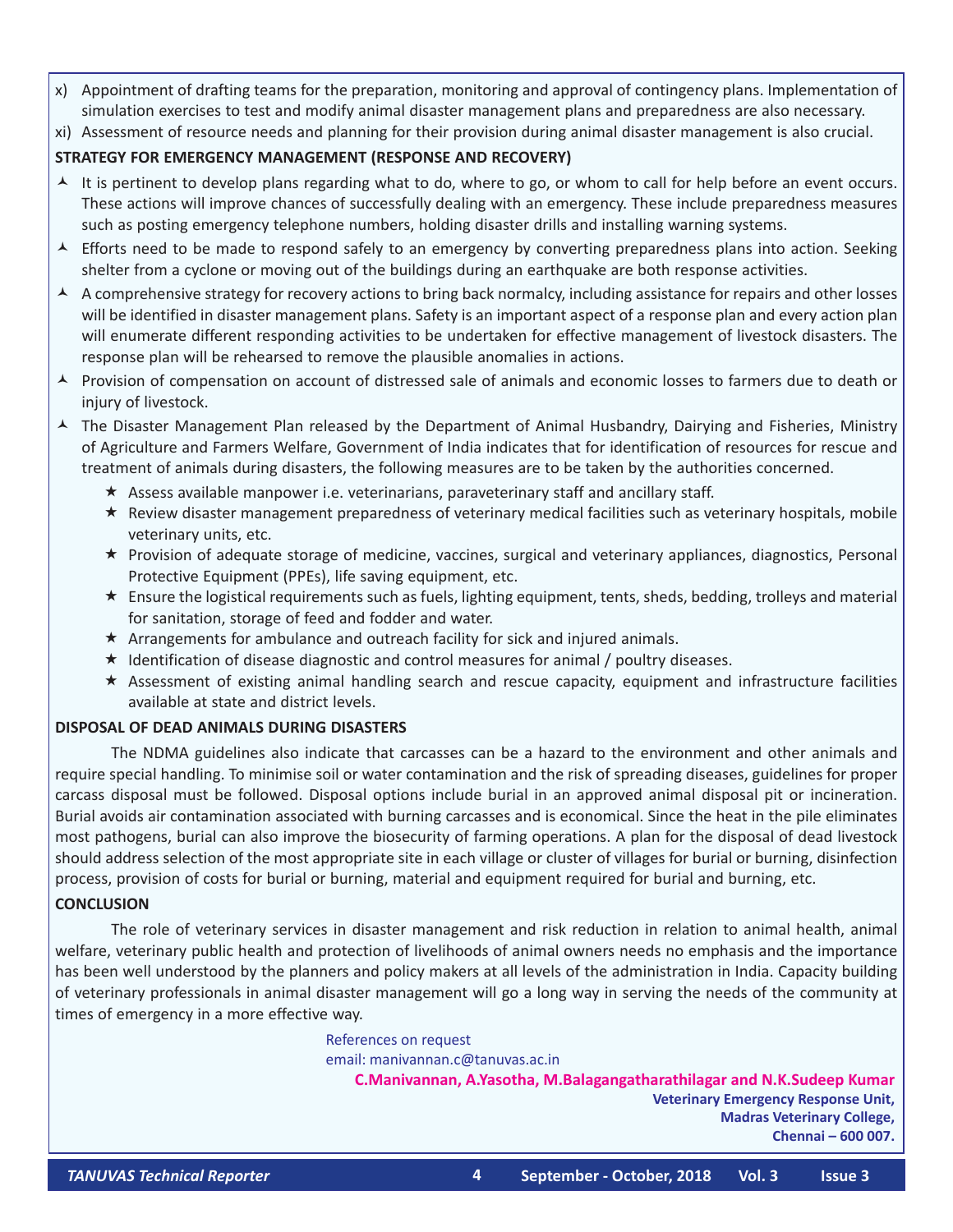# **RESEARCH HIGHLIGHTS (2016-17)**

# **Molecular characterization and development of rapid diagnostic test using recombinant protein for cystic echinococcosis**

- A study was undertaken to characterize the genotypes of *Echinococcus granulosus* of animals slaughtered at corporation slaughter house, Chennai and to develop a rapid recombinant antigen based serodiagnostic test for Cystic Echinococcosis (CE) in animal and human intermediate hosts. In the present study, 13 hydatid cysts were collected from 408 cattle and 134 buffaloes observed at slaughter, of which 12 (92.3 per cent) were fertile. Genotypic characterization was accomplished by amplification and sequencing of the mitochondrial COX I gene which revealed the presence of only *E. granulosus* G5 genotype in all the 12 fertile hydatid cysts.
- A Recombinant proteins of antigen B (AgB) of hydatid cyst fluid and another calcium binding protein (CBP) were developed by amplifying, cloning and expressing respective genes in pET28a expression vector. The recombinant antigens (rAgB and rCBP) were validated using a standard latex agglutination test (LAT) which revealed that the sensitivity and specificity of rAgB was significantly higher than that of rCBP. Further, both recombinant antigens were used in Dot-Enzyme Immunoassay (Dot-EIA) and LAT for screening of sera samples collected randomly from various animal and human intermediate hosts. Chi square analysis of the rAgB based Dot-EIA and LAT revealed a highly significant difference between the tests (P<0.01).
- A It was concluded that rAgB can be preferred over rCBP in screening of sera samples from intermediate hosts. Based on the current study, rAgB LAT can be preferred for serodiagnosis of cystic echinococcosis from all intermediate hosts except cattle for which rAgB Dot-EIA can be used. In addition, Dot-EIA and LAT are cost effective, rapid and easy to perform. The present study suggests the use of rAgB based Dot-EIA and LAT for serological screening of animal and human cystic echinococcosis.

**Research Scholar: G. Jyothimol** Department of Veterinary Parasitology, Madras Veterinary College, Chennai – 600 007. **Chairman: Dr. A. Sangaran.**

### **Genetic studies on semen production in Murrah buffalo bulls reared in Tamil Nadu**

- $\triangle$  South-west monsoon (June to August) and summer (March to May) were found to be the best season for semen production in Murrah buffalo bulls maintained under the Cauvery delta zone of Tamil Nadu.
- $\overline{\phantom{a}}$  The mean age at first semen collection and semen freezing were 1149.71 days (~38 months) and 1160.67 days (~39 months) and the mean semen production and frozen semen production periods were 1313.97 days (~44 months) and 1292.23 days (~43 months).
- $\blacktriangle$  Murrah bulls aged above 42 months, with 540 kg and above body weight and with scrotal circumference >30 cm produced better quality semen and more number of frozen semen doses per ejaculate.
- $\triangle$  Selection of bull calves with higher body weight and scrotal circumference at an early age could be used as a strategy for genetic improvement of Murrah buffalo bulls.

**Research Scholar: M. Kousalya Devi**

 Department of Animal Genetics and Breeding, Madras Veterinary College, Chennai – 600 007. **Chairman: Dr. S.M.K. Karthickeyan**